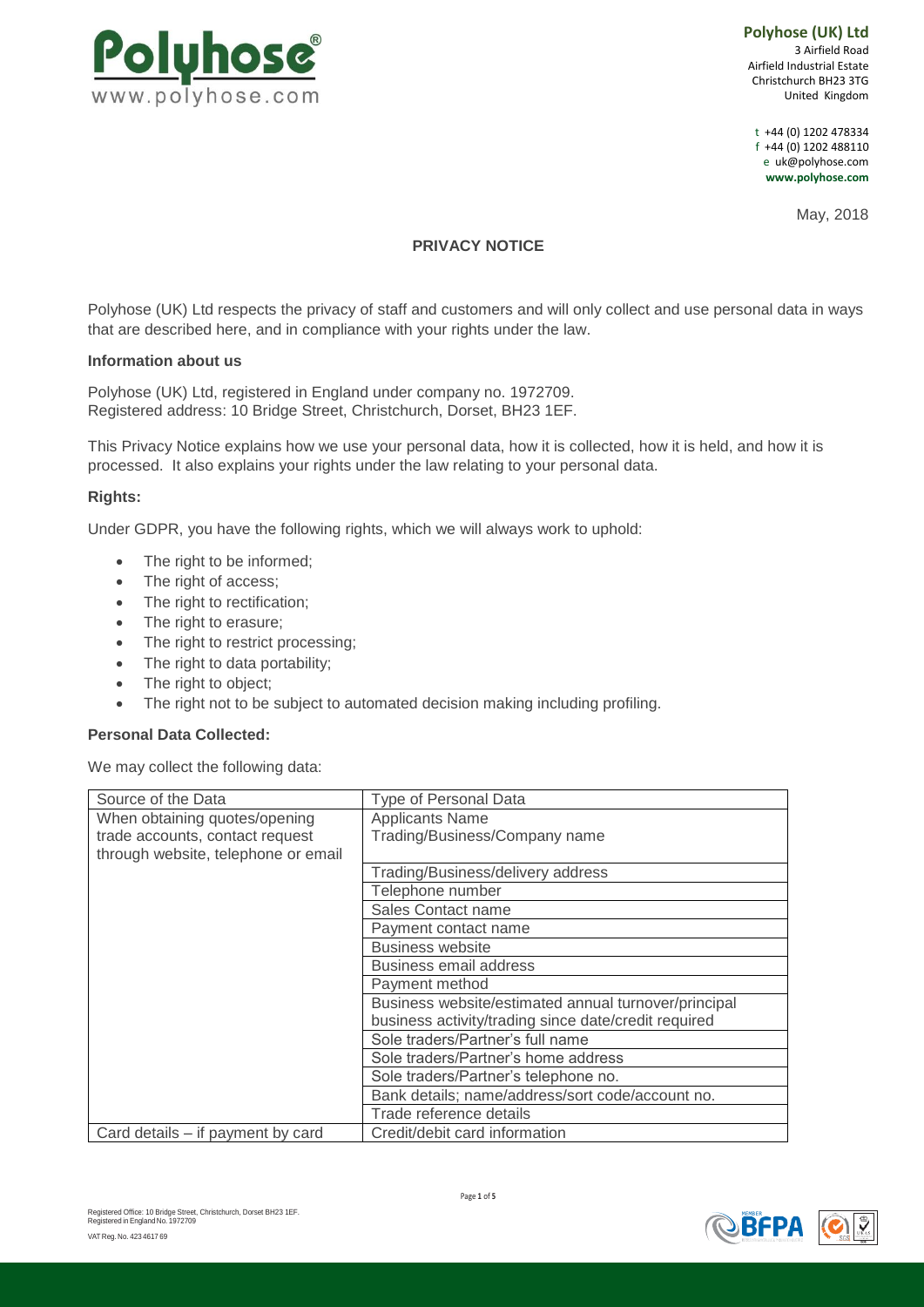

t +44 (0) 1202 478334 f +44 (0) 1202 488110 e [uk@polyhose.com](mailto:uk@polyhose.com) **[www.polyhose.com](http://www.polyhose.com/)**

# **How Personal Data is used**

Under GDPR we must always have a lawful basis for using personal data. This may be because the data is necessary to perform the process of a contractual sale, you have consented to our use of your personal data, or we have a legal obligation and the process is necessary to comply with the law.

Your personal data may be used for one of the following purposes:

- Providing and managing your account
- Supplying our products and services to you. Your personal details are required in order for us to enter into a contract with you.
- Personalising our products for you.
- Communicating with you. This may include responding to emails or calls from you.
- Supplying you with information by email and/or post that you have opted in to (opt-out or unsubscribe available at any time at [phuk.sales@polyhose.com\)](mailto:phuk.sales@polyhose.com)
- Processing payment for our product/services
- Obtaining references/credit check with your consent
- Dealing with warranty claims
- Detect and prevent fraud

With your permission and/or where permitted by law, we may also use your personal data for marketing purposes, contacting you by email/telephone/message/post with information, news and offers on our products and services. You will not be sent any unlawful marketing or spam.

### **Personal Data Retention**

Personal data will only be kept for as long as it is necessary and relevant to maintain a business relationship. It will only be used for the purpose in which it was collected or to satisfy any legal requirements.

At the end of the retention period, you data will either be deleted completely or anonymised so that it can be used in a non-identifiable way for statistical analysis and business planning.

# **Personal data storage and transfer**

Your personal data is stored in the UK, however we may transfer some of your personal data in countries that are not part of the European Economic Area, for example, your contact details for a product warranty claim to our suppliers located outside EEA. The countries outside EEA may not have data protection laws that are as strong as those in the UK and/or the EEA. This means that we will take additional steps in order to ensure that your personal data is treated just as safely and securely as it would be within the UK and under the GDPR.

The security of your personal data is essential to us, and to protect your data, we will undertake a number of important measures such as encryption and password protection.



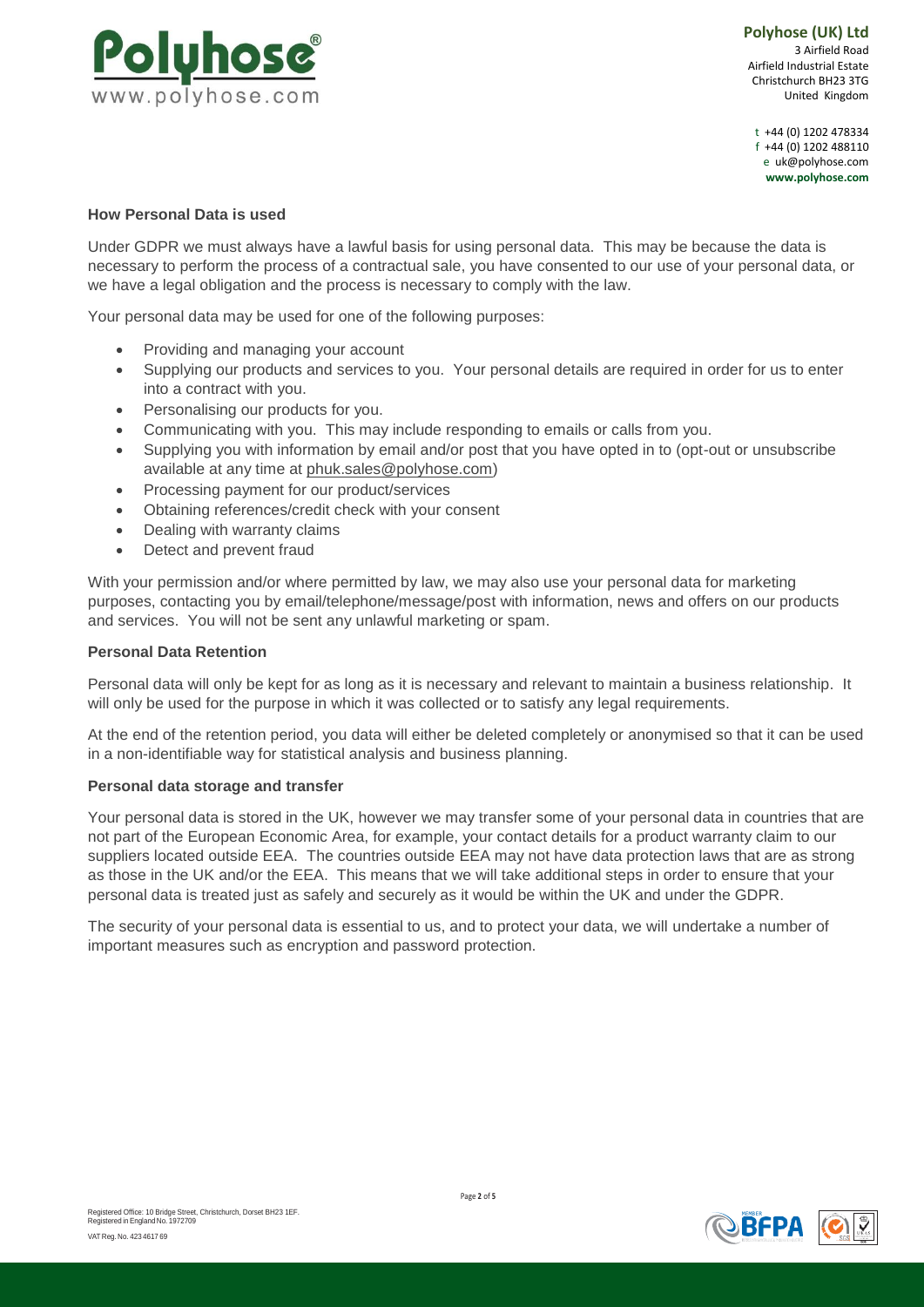

t +44 (0) 1202 478334 f +44 (0) 1202 488110 e [uk@polyhose.com](mailto:uk@polyhose.com) **[www.polyhose.com](http://www.polyhose.com/)**

# **Sharing Personal Data**

We may contract with third parties to supply products and services to you on our behalf. These may include payment processing, delivery and marketing. These third parties may require access to your personal data we hold.

| <b>Third Party Company</b>                                            | Purpose of sharing the<br>personal data                       | Category of personal data                                                               | Location of third<br>party     |
|-----------------------------------------------------------------------|---------------------------------------------------------------|-----------------------------------------------------------------------------------------|--------------------------------|
| Courier companies                                                     | Delivery of orders                                            | Contact details                                                                         | Within EU                      |
| Banks/Financial<br>companies                                          | Financing and<br>payment processing                           | Contact details<br>Financial data<br>Purchasing and payment details,<br>payment history | Within EU                      |
| <b>IT Companies</b>                                                   | Maintaining our<br>website and business<br>accounting systems | Contact details<br>Financial data (purchases and<br>payment history)                    | Within EU and<br>outside EU    |
| Product Suppliers,<br>manufacturers                                   | Product warranty and<br>claim                                 | Contact details<br>Purchase history                                                     | Within and<br>outside EU       |
| Legal/Professional<br>advisors:<br>Auditors<br>Debt collection agency | Auditing<br><b>Debt Collection</b>                            | Contact details<br>Purchase history<br>Financial information                            | <b>Within EU</b>               |
| Potential buyer<br>/merger                                            | Merger and acquisition                                        | Contact details<br>Purchase history<br><b>Financial history</b>                         | Within EU and/or<br>outside EU |

We will take steps to ensure any personal data required by a third party is handled safely, securely, and in accordance with your rights, our obligations, and the third party obligations under the law.

We may sometimes contract with third parties that are located outside of the EEA. If any personal data is transferred to a third party outside of the EEA, we will take suitable steps in order to ensure your personal data is treated as safely and securely as it would be within the UK and under the GDPR.

# **Website**

Two types of information are collected when visiting our sites, personal and non-personal information. Personal information can be provided by yourself, the legal basis for collecting such data is your consent and legitimate interest in our products and services. Consent given may be withdrawn at any time. Other individually identifiable information mainly consists of details regarding browser or usage sessions (IP address, geo-location and/or device unique identifier). Only authorised employees and our third party providers processing data on our behalf have access to your personal data. All employees are required to adhere to the privacy notice and our third party providers are compliant with the EU-U.S. Privacy Shield Framework and the Swiss-U.S. Privacy Shield Framework. We may provide links to other third party sites. Any information that is supplied on these sites will not be within our control and we cannot be responsible for the privacy policies and practices of these. We encourage you to review the privacy policies of these third party sites.



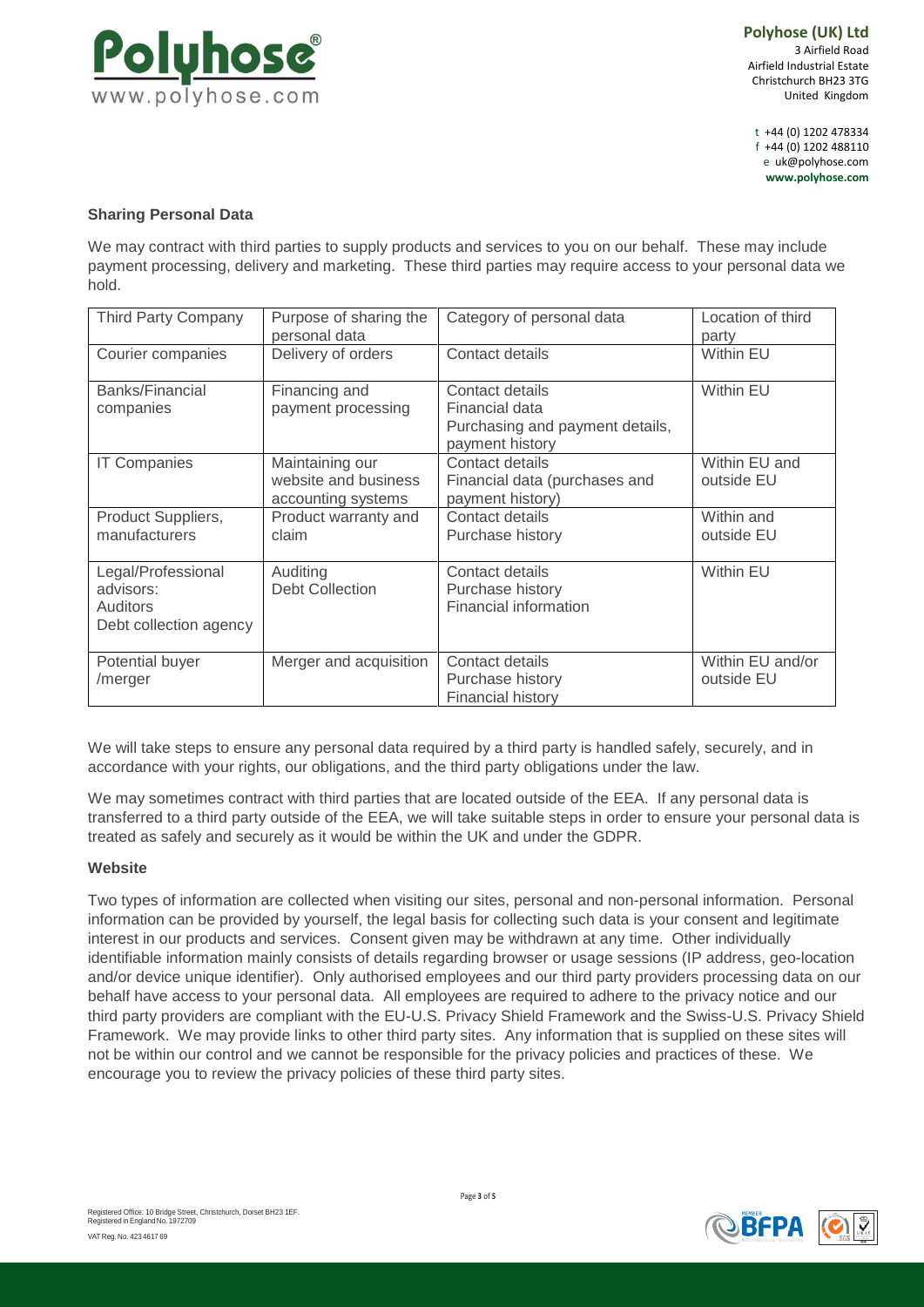

t +44 (0) 1202 478334 f +44 (0) 1202 488110 e [uk@polyhose.com](mailto:uk@polyhose.com) **[www.polyhose.com](http://www.polyhose.com/)**

Some website functionality may be unavailable to users who do not consent to the use of cookies. Cookies used on our site are as follows:

| Cookie name                          | Life span         | Purpose                         |
|--------------------------------------|-------------------|---------------------------------|
| sySession                            | Permanent         | Creates activities and BI       |
| hs                                   | Session           | Security                        |
| incap_ses_\${Proxy-ID}_\${Site-ID}   | Session           | Security                        |
| incap_visid_\${Proxy-ID}_\${Site-ID} | Session           | Security                        |
| $nIbi_{IID}$                         | Persistent cookie | Security                        |
| <b>XSRF-TOKEN</b>                    | Persistent cookie | Security                        |
| smSession                            | Two weeks         | Identify logged in site members |

# **Job Applicants, Current and Former Employees**

Polyhose is the data controller for information that you have provided during an application process unless otherwise stated. We will ask for personal details including name and contact details. We will also request details about previous work experience, education, referees and for answers to questions relevant to the role applied for. If you have any queries about the process or how we handle your information please contact us.

All information provided will only be used for the purpose of progressing your application, or to meet legal or regulatory requirements where necessary. No information you provide with be shared with any third parties for marketing purposes and no information will be stored outside of the EEA. All information you provide will be stored securely by us or our data processors either in an electronic or physical format. Contact details provided will be used to contact you to progress applications and to assess suitability for the applied role. We do not collect more information than we need to fulfil our stated purpose and will only retain it for as long as necessary. The information requested is used to assess your suitability for employment.

Should a conditional offer be made we may ask for information to perform pre-employment checks. We are required to confirm the identity of our staff, their right to work in the United Kingdom and seek assurance as to their trustworthiness, integrity and reliability. We therefore require the following to be provided:

- Proof of your identity original documents only, we will take copies
- Proof of qualifications original documents only, we will take copies
- Criminal records declaration
- We will contact your referees, using the details you provide in your application to obtain references

Page **4** of **5**